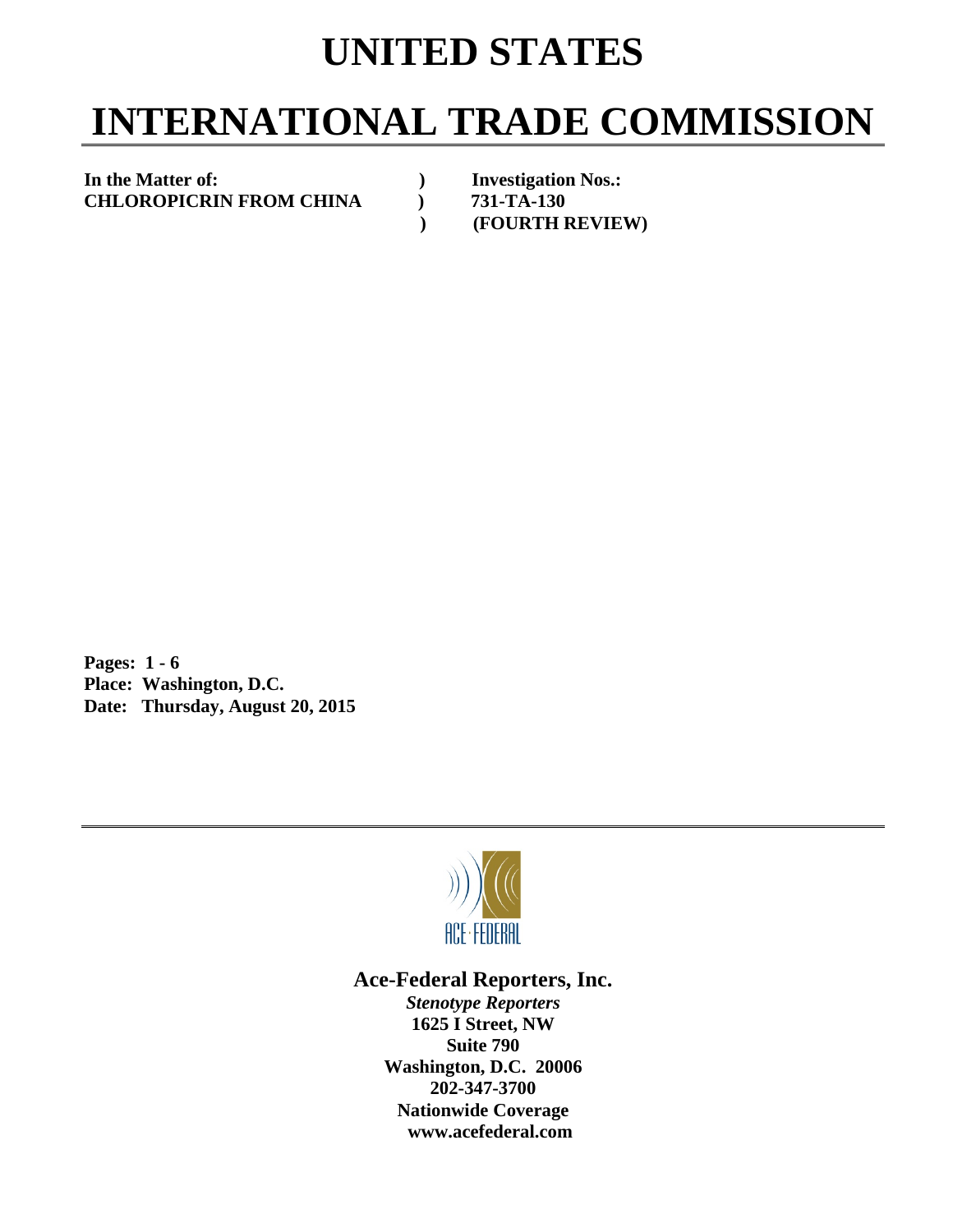1 THE UNITED STATES INTERNATIONAL TRADE COMMISSION 2 3 In the Matter of: (a) Investigation No.: 4 ) 731-TA-130 5 CHLOROPICRIN ) (Fourth Review) 6 FROM CHINA ) 7 Thursday, August 20, 2015 8 Main Hearing Room (Room 101) 9 U.S. International 10 Trade Commission 11 500 E Street, S.W. 12 13 Washington, D.C. 14 The meeting, commenced, pursuant 15 to notice, at 11:00 a.m., before the Commissioners of the 16 United States International Trade Commission, the Honorable 17 MEREDITH M. BROADBENT, presiding. 18 19 20 21 22 23 24 25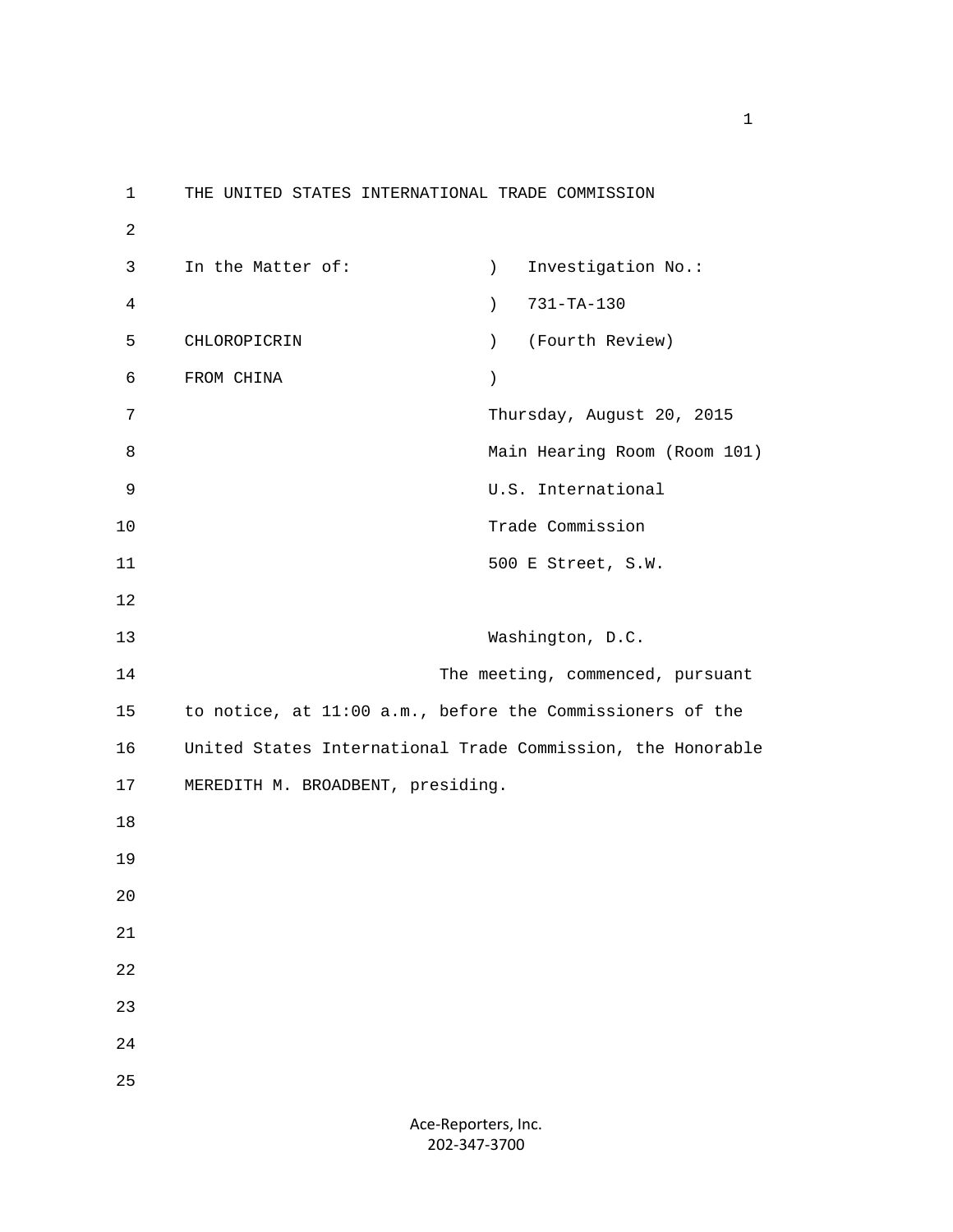#### 1 APPEARANCES:

| 2  | On behalf of the International Trade Commission: |
|----|--------------------------------------------------|
| 3  | Commissioners:                                   |
| 4  | MEREDITH M. BROADBENT, CHAIRMAN                  |
| 5  | DEAN A. PINKERT, VICE CHAIRMAN                   |
| 6  | IRVING A. WILLIAMSON, COMMISSIONER (via          |
| 7  | telephone)                                       |
| 8  | DAVID S. JOHANSON, COMMISSIONER (via telephone)  |
| 9  | F. SCOTT KIEFF, COMMISSIONER                     |
| 10 | RHONDA K. SCHMIDTLEIN, COMMISSIONER (via         |
| 11 | telephone)                                       |
| 12 |                                                  |
| 13 |                                                  |
|    |                                                  |
| 14 | Staff:                                           |
| 15 | CYNTHIA TRAINOR, INVESTIGATOR                    |
| 16 | JEFFREY CLARK, INTERNATIONAL TRADE ANALYST       |
| 17 | JANE DEMPSEY, ATTORNEY                           |
| 18 | FRED RUGGLES, SUPERVISORY INVESTIGATOR           |
| 19 | SHARON BELLAMY, PROGRAM SUPPORT SPECIALIST       |
| 20 | SONIA PARVEEN, STUDENT INTERN                    |
| 21 |                                                  |
| 22 |                                                  |
| 23 |                                                  |
| 24 |                                                  |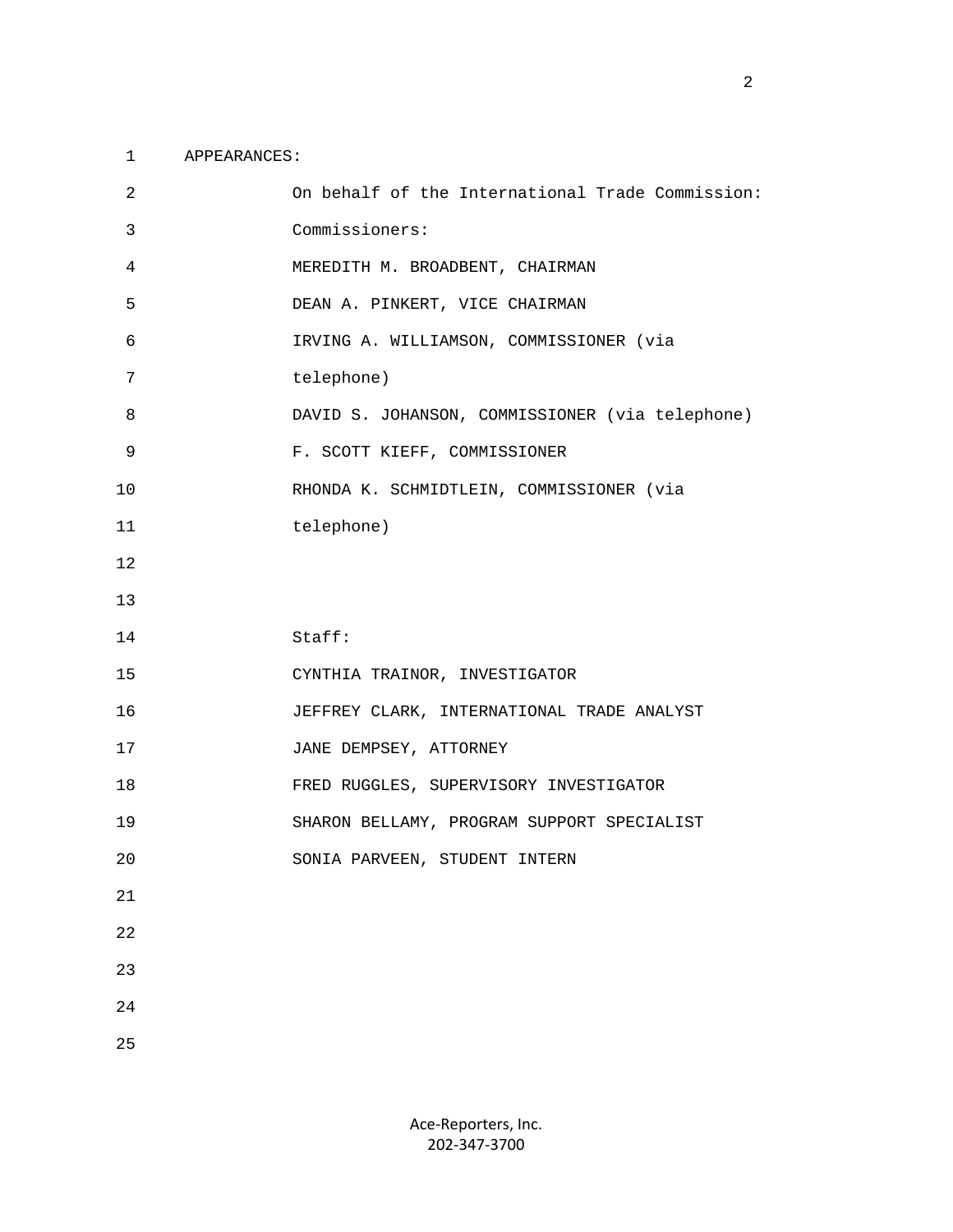1 P R O C E E D I N G S  $2$  (11:00 a.m.) 3 CHAIRMAN BROADBENT: Good morning. This meeting 4 of the U.S. International Trade Commission will now come to 5 order. Welcome to Commissioners Williamson, Johanson, 6 and Schmidtlein who are participating by telephone. 7 COMMISSIONER WILLIAMSON: Good morning. 8 COMMISSIONER SCHMIDTLEIN: Good morning. 9 COMMISSIONER JOHANSON: Good morning. 10 CHAIRMAN BROADBENT: Good morning. I understand 11 that there are no agendas for future meetings, minutes, 12 ratification lists, or outstanding action jackets to 13 consider. 14 Next we turn to the vote on Investigation Number 15 731-TA-130, a fourth review, Chloropicrin from China. 16 Welcome to Mr. Ruggles and to the staff who 17 participated in these investigation- in this investigation. 18 Are there any questions for the staff? 19 (No response.) 20 CHAIRMAN BROADBENT: Are there any additions or 21 corrections to the staff report? 22 MR. RUGGLES: No. The report may be approved as it 23 stands. 24 Additionally, though, I would like to introduce 25 Jane Dempsey of the Office of General Counsel. This is her

> Ace‐Reporters, Inc. 202‐347‐3700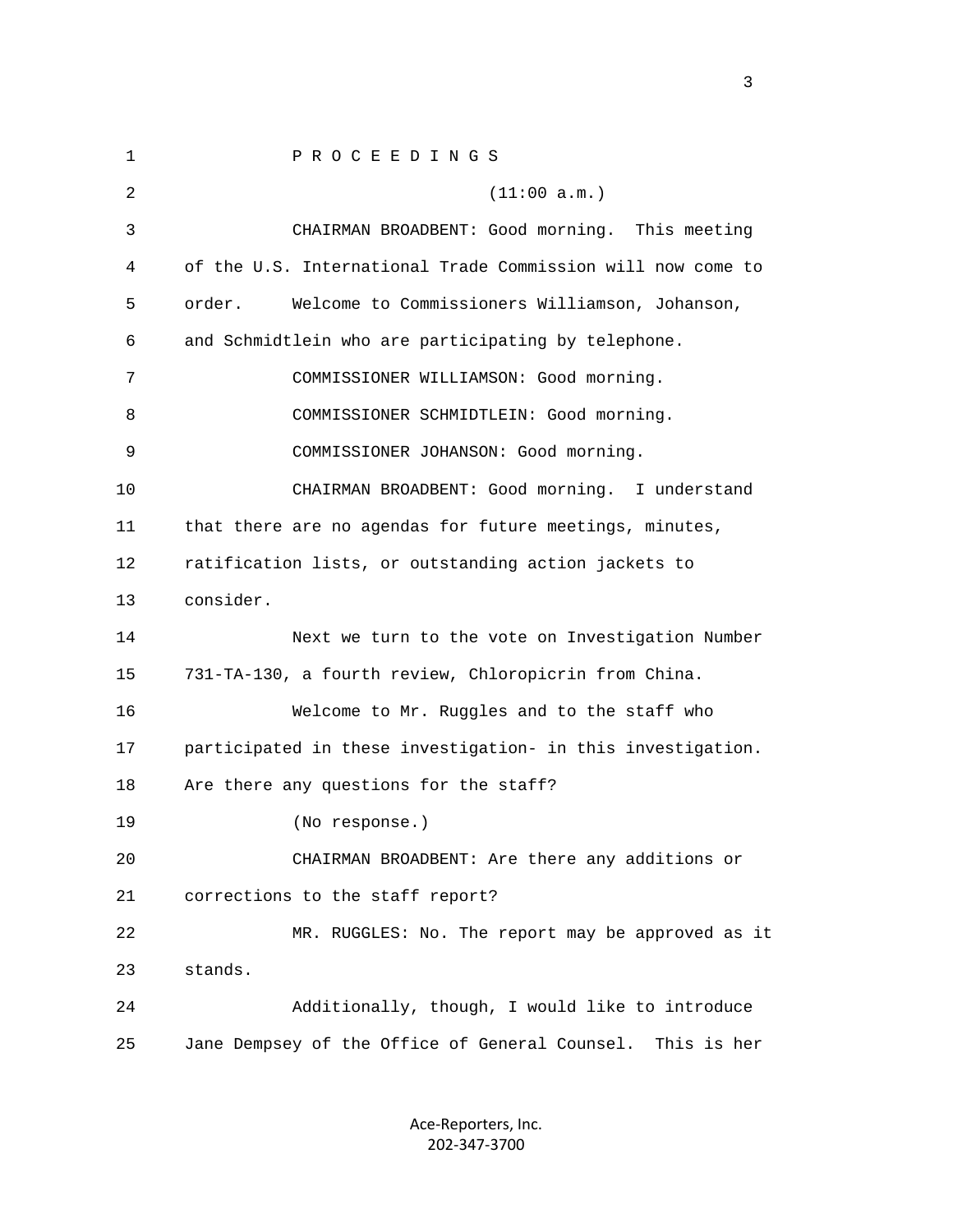1 first case with the Commission.

 2 CHAIRMAN BROADBENT: Thank you, Ms. Dempsey. 3 Mr. Ruggles, could you just correctly pronounce 4 the product name? 5 MR. RUGGLES: Actually, I will have our industry 6 person. 7 MS. TRAINOR: Chlor-o-pickren. 8 CHAIRMAN BROADBENT: Got it. Thank you very 9 much. I appreciate it. 10 Is there any objection to approval of the staff 11 report? 12 (No response.) 13 CHAIRMAN BROADBENT: Hearing none, it is approved. 14 Madam Secretary, will you please call the roll? 15 MS. BELLAMY: Commissioner Schmidtlein? 16 COMMISSIONER SCHMIDTLEIN: I vote in the 17 affirmative. 18 MS. BELLAMY: Commissioner Johanson? 19 COMMISSIONER JOHANSON: I vote in the affirmative. 20 MS. BELLAMY: Commissioner Kieff? 21 COMMISSIONER KIEFF: I vote in the affirmative. 22 MS. BELLAMY: Commissioner Williamson? 23 COMMISSIONER WILLIAMSON: I vote in the 24 affirmative. 25 MS. BELLAMY: Commissioner Pinkert?

> Ace‐Reporters, Inc. 202‐347‐3700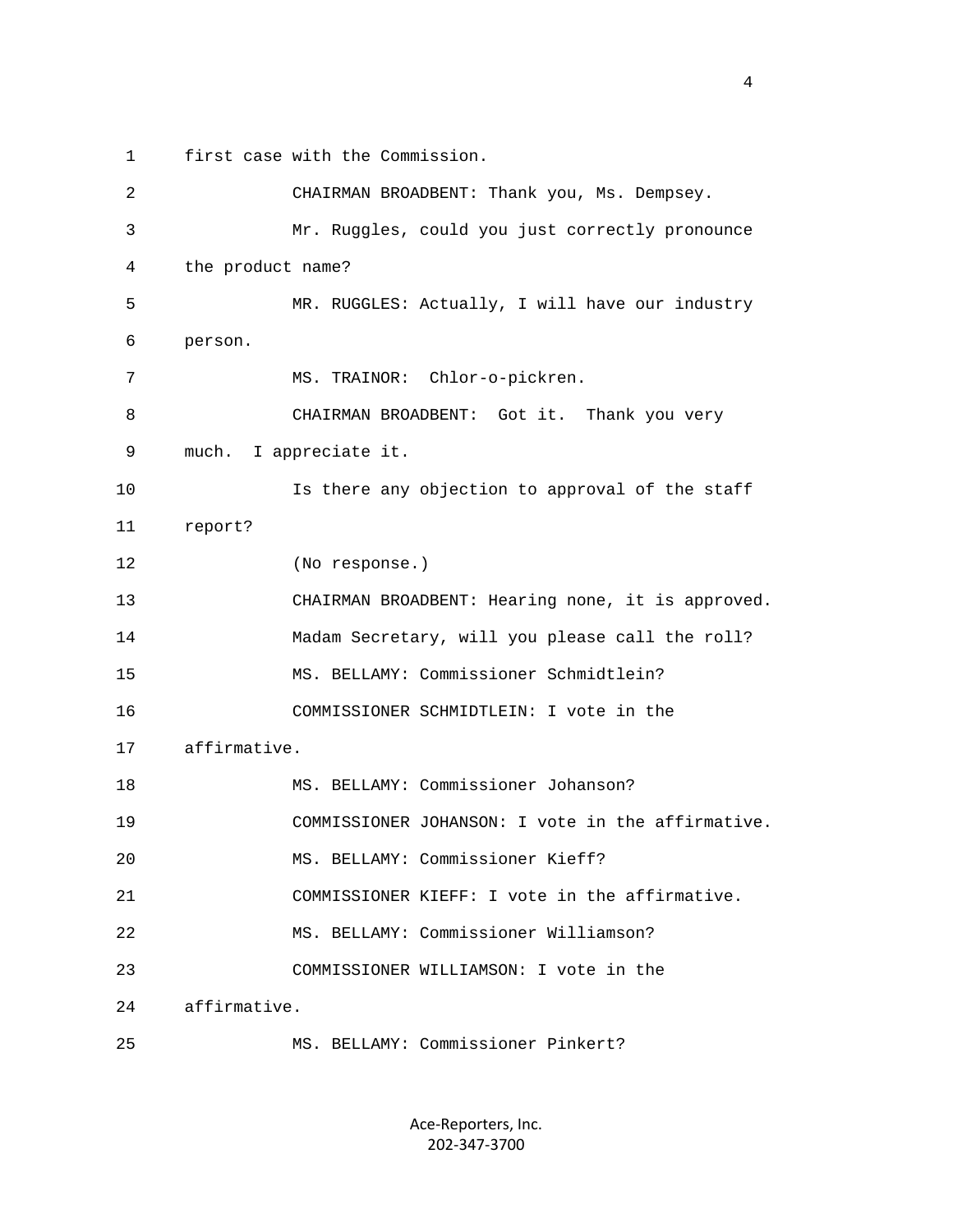1 COMMISSIONER PINKERT: I vote in the affirmative. 2 MS. BELLAMY: Commissioner Broadbent? 3 CHAIRMAN BROADBENT: I vote in the affirmative. 4 MS. BELLAMY: Madam Chairman, the Commission has 5 reached an affirmative determination in this investigation. 6 CHAIRMAN BROADBENT: Thank you, Madam Secretary. 7 Further information regarding this determination 8 will be in the press release. Views of the Commission 9 currently are scheduled to be completed and filed on August 10 31, 2015. 11 Thank you to all the staff who participated in 12 this investigation. 13 Seeing that there is no other business before the 14 Commission, this meeting is adjourned. 15 (Whereupon, at 11:02 a.m., Thursday, August 20, 16 2015, the meeting was adjourned.) 17 18 19  $2.0$  21 22 23 24 25

 $\sim$  5